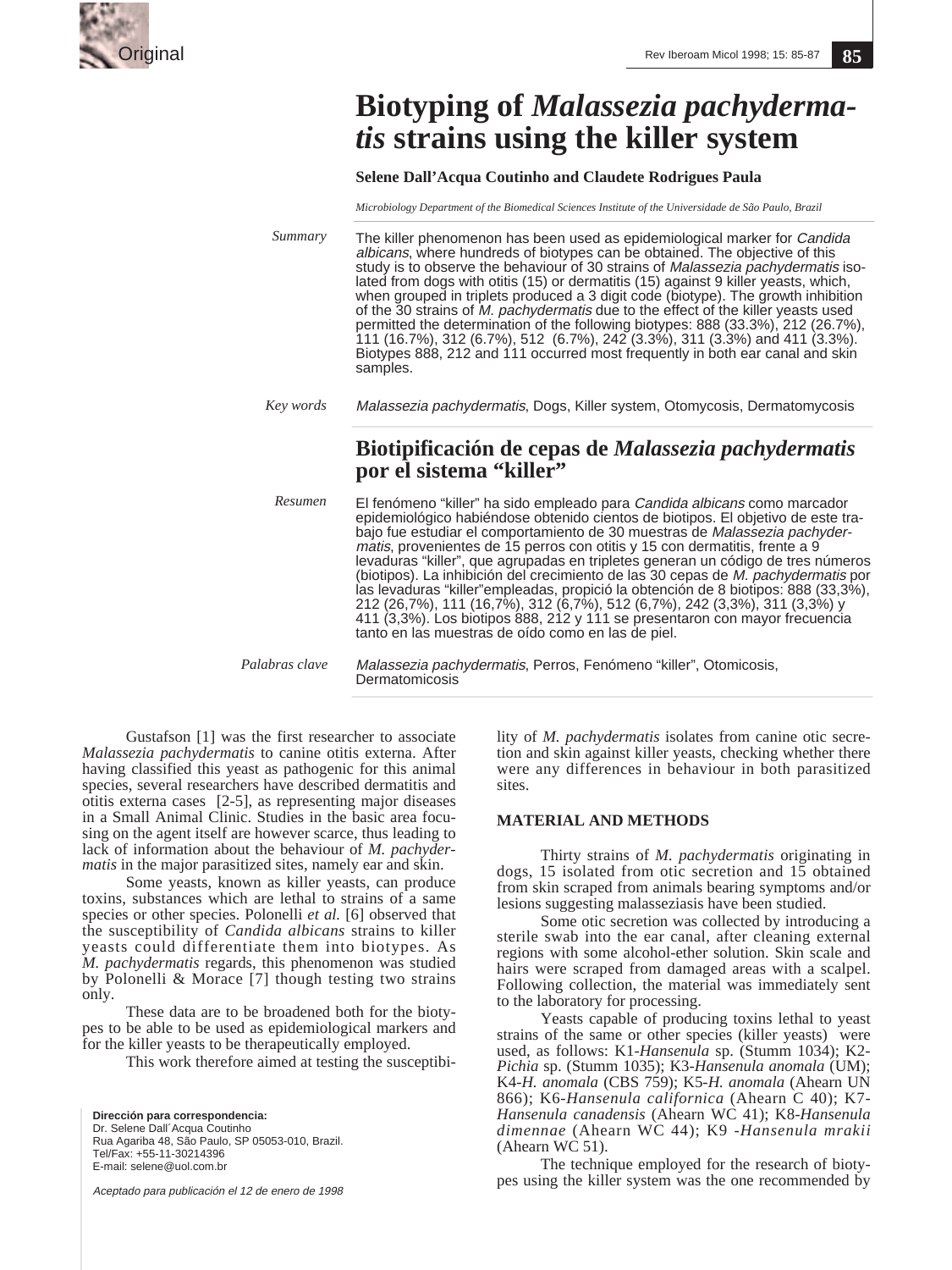Polonelli *et al.* [6] for *C. albicans*. *M. pachydermatis* samples were suspended in a 2 ml saline solution adjusted to tube 3 of the Mc Farland Scale. Such suspension was poured onto a Petri plate along with the killer medium melted, cooled at 45-50°C and homogenized. After solidification, the 9 killer yeasts were uniformly spotted onto the medium surface. The plates were incubated at 37°C, with readings after 24,  $48$ , 72 and 96 hours. A zone of growth inhibition and/or a region of bluish-colored cells around the killer yeasts were taken as a positive result, whereas the absence of such observations was considered negative.

Polonelli *et al.* [6] also suggested some code used here for the reading of this test. It uses the combined effect of the 9 killer yeasts arranged in triplets.

As a means of controlling the cultivation medium and the action of the killer yeasts, standard *C. albicans* sample - from the collection of the cultures at the Biomedical Science Institute, Universidade de São Paulo (*C. albicans* -ICB-12A)- was utilized.

### **RESULTS**

Figure 1 shows that the effect of the killer toxins in *M. pachydermatis* samples was easily detected by observing the clear zone of growth inhibition around the killer yeasts.

Table 1 shows the biotypes and the percentages of occurrence found in the otic secretion and skin samples.

As the susceptibility to the killer yeasts regards, eight biotypes were observed for *M. pachydermatis* (111,



Figure 1. Malassezia pachydermatis biotype 111, showing susceptibility to all killer yeasts  $(K_1$  to  $K_0$ ).

212, 242, 311, 312, 411, 512 and 888), three of which occurred more frequently: 888 (33.3%), 212 (26.7%) and 111 (16.6%), both in the samples originating in the skin and in the otic secretion (Table 1).

#### **DISCUSSION**

The killer toxin acts on the membrane cell determining the loss of its integrity due to the formation of permeable canals which allow for potassium, amino acids and glucose to leave through pores to the medium, thus inhibiting the metabolic processes of macromolecules and leading to a cellular death [8,9]. These molecular phenomena will be macroscopically translated on the reading plates by a growth inhibition zone of the sensitive yeast around the killer yeast, ranging from slightly yellowish to deep blue, represented by the dead cells, evidenced by methylene blue.

| Table 1. Biotypes presented by <i>Malassezia pachydermatis</i> strains origina-                       |
|-------------------------------------------------------------------------------------------------------|
| ting in otic secretion and skin, based on the presence of the killer pheno-<br>menon, after 96 hours. |
|                                                                                                       |

|                                                      | Otis Secretion<br><b>Strains</b><br>Absolute<br>%<br>Number |                                                    | Skin<br><b>Strains</b><br>Absolute<br>$\%$<br>Number |                                                  | Total<br>%<br>Absolute<br>Number    |                                                         |
|------------------------------------------------------|-------------------------------------------------------------|----------------------------------------------------|------------------------------------------------------|--------------------------------------------------|-------------------------------------|---------------------------------------------------------|
| <b>Biotype</b>                                       |                                                             |                                                    |                                                      |                                                  |                                     |                                                         |
| 888<br>212<br>111<br>312<br>512<br>242<br>311<br>411 | 4<br>4<br>3<br>0<br>2<br>O                                  | 26.7<br>26.7<br>20<br>O<br>13.3<br>6.7<br>6.7<br>ი | 6<br>4<br>$\overline{2}$<br>2<br>0<br>U<br>0         | 40<br>26.7<br>13.3<br>13.3<br>0<br>O<br>0<br>6.7 | 10<br>8<br>5<br>2<br>$\overline{2}$ | 33.3<br>26.7<br>16.7<br>6.7<br>6.7<br>3.3<br>3.3<br>3.3 |
| Total                                                | 15                                                          | 100                                                | 15                                                   | 100                                              | 30                                  | 100                                                     |

The plates to be read in order to verify the killer phenomenon were incubated at 37°C for 96 hours once the readings were quite clear within this interval. For the killer toxin maximum effect to occur, the present work proved the 37°C temperature to be adequate for observing the behaviour of *M. pachydermatis* strains in the presence of killer yeasts, even though Bendová [9] recommends around 20-25°C for the incubation to be carried out. Polonelli *et al.*[10] had already verified that both 25°C and 37°C temperature values served this test regarding *Malassezia* spp.

The gathering of 8 biotypes in this research, out of which 3 (888, 212 and 111) represent 76.7 % of the 30 strains studied, proves that *M. pachydermatis* behaviour in the presence of killer yeasts can adapt to epidemiological studies. Differences among the samples originating in the otic secretion and skin were not detected as yet (Table 1).

It is hard to compare the results achieved to those by other researchers for literature is scarce. In a referred study of two *M. pachydermatis* strains, the researchers obtained the 114 and 118 biotypes [7], none of which was verified here. This should not come as a surprise once the code system proposed for *C. albicans* and here adopted can lead to hundreds of different biotypes [6].

As demonstrated for *C. albicans* [6], these biotypes can become a practical method easy to conduct in epidemiological investigations, particularly in hospital infections. In systemic infection outbreak by *M. pachydermatis* reported in neonatal intensive care units, Michelsen *et al.* [11] believe *M. pachydermatis* to be endemic in the nursing staff working in the hospital studied. They however reported difficulties in stating whether or not the infection source represented dissemination from one only strain, exactly because of the lack of either phenotypic or genotypic epidemiological markers for *M. pachydermatis.* The typifying of this yeast using the killer system would be of great assistance for this and other cases.

Still, as experimentally demonstrated when Beagles inoculated with *M. pachydermatis* in their ears presented remission when treated with a *H. anomala* killer strain, killer yeasts could be therapeutically used [10].

Having said that, it is believed killer yeasts might be used in the biotyping of *M. pachydermatis* and that further studies should be carried out, in order to obtain data which can be applied both in Human and Veterinary Medicine Clinics.

> *Thanks to Instituto de Ciências da Saúde - Universidade Paulista for the Individual Research Project for Teachers Support.*